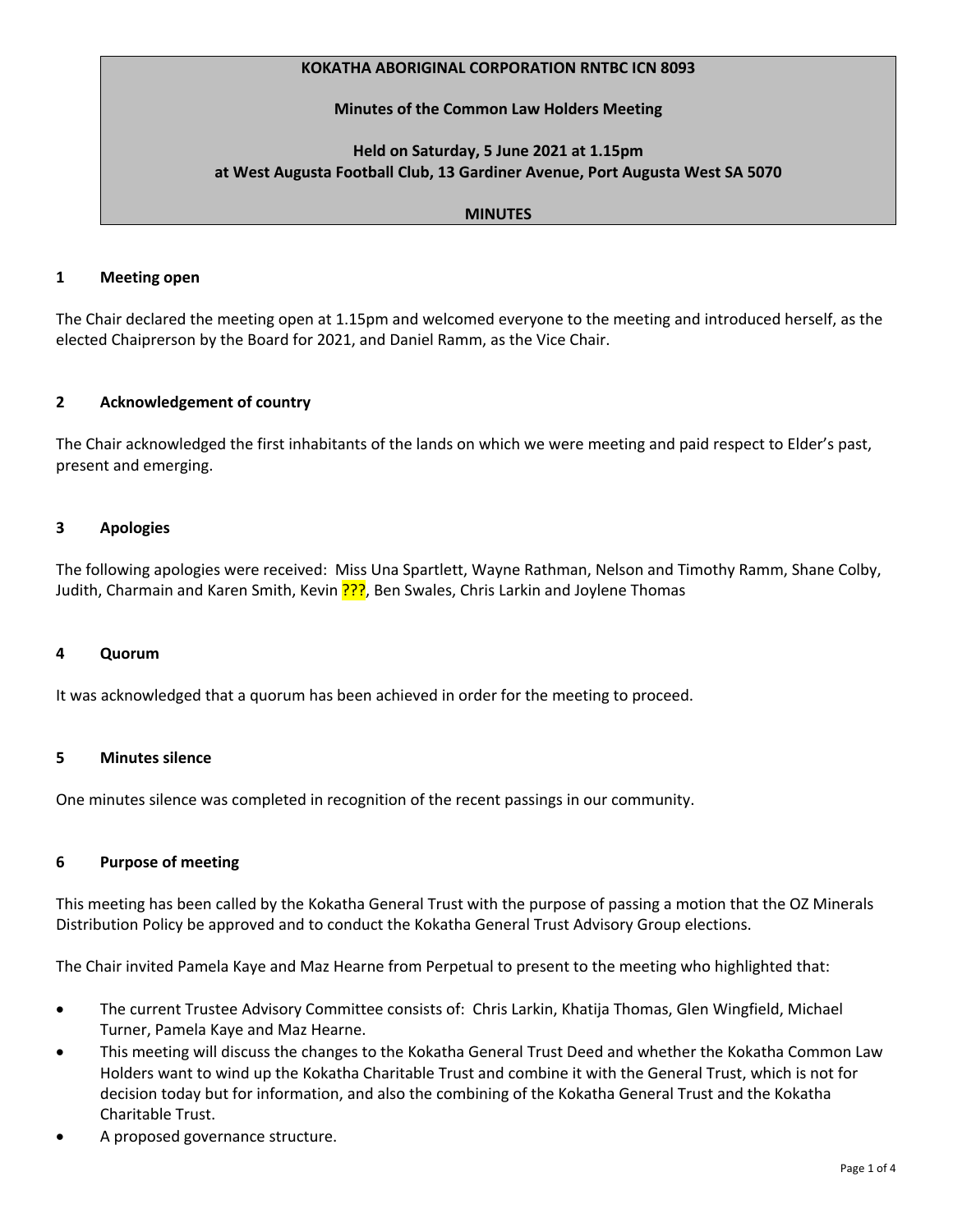In response to a question regarding what money comes out of the trust and for what purpose Perpetual believe that it benefits Kokatha if the charitable trust is wound up as then you are only paying one set of administration fees. There is no benefit to Perpetual in doing this.

With the amendments to the Trust Deed and in particular the Kokatha Trustee Advisory Committee:

- A recommendation on the Kokatha Trustee Advisory Committee is that you could have two senior Kokatha people who were able to teach others who would have expertise in a particular area.
- There is a suggestion that there are two independent experts, if required, on the committee
- It is up to the community to consider the proposed model for the committee.

It was noted that the proposed structure has not been presented to the Board for consideration.

The next steps for Perpetual are to provide more detailed information to conduct a workshop with the KAC Board following which it may take a year to implement any changes. Any decision making is then fed back to the community from the KAC Board.

The financial reports for the OZ Minerals Scholarships Sub-Fund, BHP Sub-Fund 2019/2020 financial year were presented highlighting:

- The 2020 financial year and how funding was allocated for plant.
- An overview of what plant was purchased.
- The General Trust as at 31 March 2021 and how this is made up of the OZ Minerals and BHP Sub-Funds.
- The Charitable Trust and the approved programs which are funded by KAC which are managed through a funding agreement.

A breakdown on everything that is spent would be beneficial for members and could be made available immediately by Perpetual through KAC.

The programs which Perpetual are managing are what has been approved however consideration can be given to money being available to fund disabilities. This feedback will be important as part of the community consultations when the KAC Board seek input from the community on what they want the money spent on in the future and where it is currently spent.

Perpetual confirmed that the trust provides money to the corporation and then the corporation assess applications from the members before any money is provided.

There was a request that money to go back to country be considered which can be raised as part of the community consultations.

# **7 OZ Minerals Distribution Policy approval**

The Distribution Policy for BHP has already been approved. The OZ Minerals Sub-Fund is just for education and scholarships and it needs two documents to be active, the first of which is the distribution policy and the second document is the guidelines which are developed by the PMC.

The Chair reiterated the importance of the community consultations so that we can understand the community needs which will help then to drive the programs that are needed for implementation.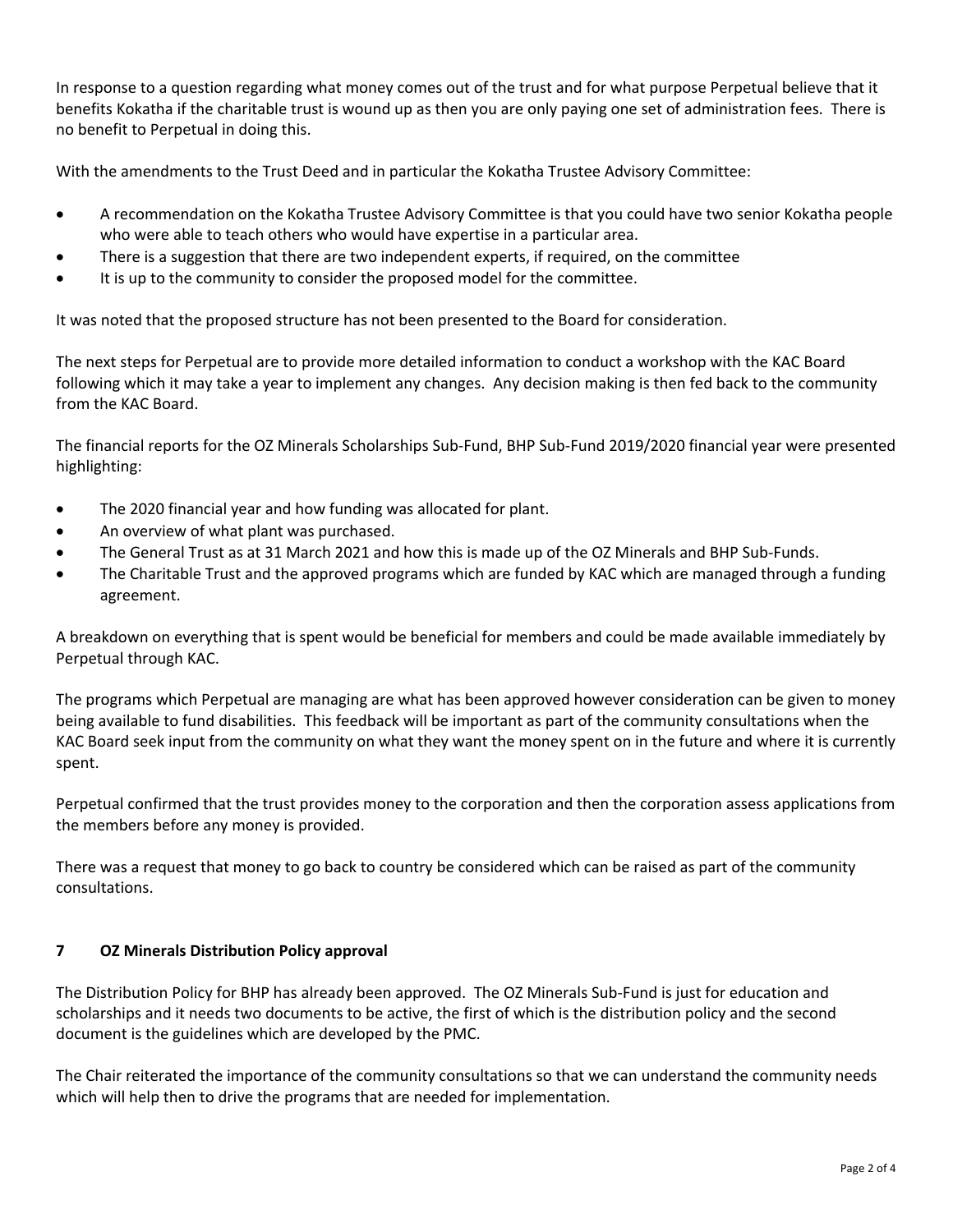The distribution policy was included in the pack for this meeting together with a list of questions and answers which people may have together with a diagram that explains how that works.

# **The Kokatha Common Law Holders approved the Oz Minerals Sub Fund Distribution Policy as presented.**

**Moved: Glen Wingfield Seconded: Anna Strzelecki Carried**

Perpetual informed the meeting that \$267k comes in each year with the accumulated surplus being used over time to make the programs sustainable.

At the community consultations the Board will ask how the money is to be prioritized with the Partnering Management Committee ("PMC") then to be informed. (The Board doesn't make the decision.) After the community consultation guidelines will be developed by the PMC which is made up of Kokatha people (Kahlia Gibson, Daniel Ramm, Sabrina Starkey, Jessica Reid, Tanya Swales and Glen Wingfield) and Oz Minerals people (the GM and project officers).

## **8 Kokatha General Trust ("KGT") Advisory Group elections**

The Trust Deed states that the Trustee Advisory Committee can be made up of between 4 and 8 members. The question is how many the members want to have.

It was confirmed, in response to a question, that the nominees have nominated themselves and that the request for nominations was on the website and posted to everyone.

The meeting broke at 3.03pm to check the Trust Deed before a vote and reconvened at 3.18pm.

The Chair advised that with voting on the floor, the advice is that the mechanism for voting on nominations is determined and approved by Perpetual. The reason why we can't vote form the floor is that the nominations presented were cross checked with eligibility requirements. We can't vote from the floor because we are unable to determine if people voting from the floor meet the eligibility requirements. (For example, financial literacy is one of the requirements.)

Perpetual clarified that a new process for voting, which is part of the good governance requirements, was set out in the notice of meeting. There are two options to vote at this meeting for the nominees presented and if members think that there was insufficient time then nominations could be opened up again before the next meeting of the Common Law Holders to vote. In that instance the current members of the Trustee Advisory Committee would continue which is four Kokatha people which is the minimum requirement.

It was confirmed that a meeting of the Common Law Holders could not be convened earlier than September 2021 as there is not a venue in Port Augusta available for the numbers that would be in attendance.

The question for the meeting is whether to vote today or leave this with the result being:

For (who would like to vote today): 52 Against (voting today): 12

Therefore, the floor had decided to vote on the nominations presented.

In response to a question the Chair confirmed that the process is that everyone who is registered is responsible for ensuring their address details are recorded as their current address. The corporation may have incorrect details for